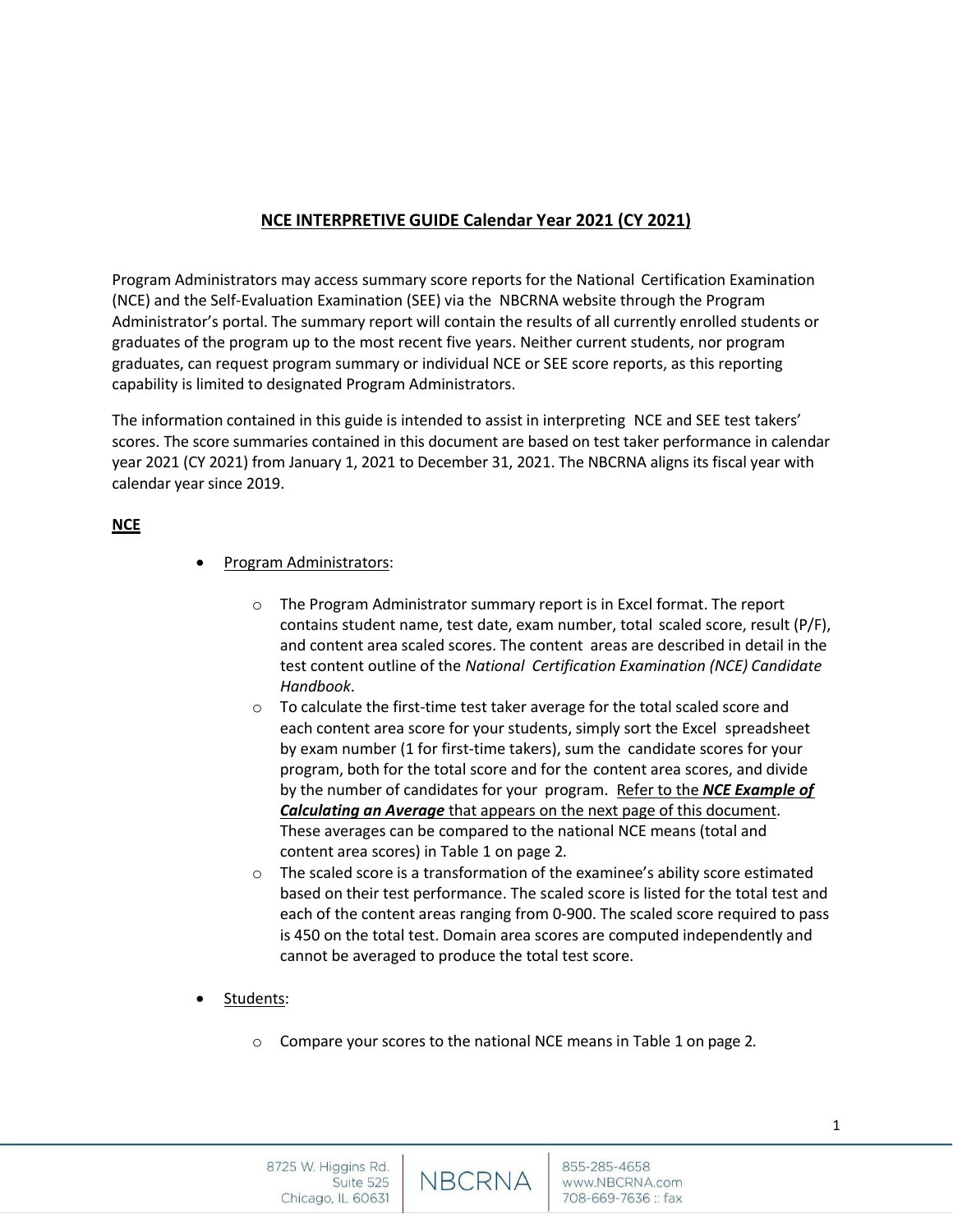## **NCE EXAMPLE OF CALCULATING AN AVERAGE**

# **Report of NCE Takers for Program 0111 Test Dates 10/1/20XX to 12/1/20XX**

| Program      | Exam        | Name    | <b>Test Date</b> | Exam<br>No.  | <b>Total</b><br>Score | Result | <b>Score</b><br>1 | Score<br>2 | Score<br>З | <b>Score</b><br>4 |
|--------------|-------------|---------|------------------|--------------|-----------------------|--------|-------------------|------------|------------|-------------------|
| 0111         | <b>CERT</b> | Doe, F  | 11/19/20XX       | 1            | 413                   | F      | 410               | 306        | 454        | 419               |
| 0111         | <b>CERT</b> | Doe, M  | 11/8/20XX        | 1            | 446                   | F      | 428               | 443        | 456        | 459               |
| 0111         | <b>CERT</b> | Jane, E | 11/2/20XX        | -1           | 497                   | P      | 482               | 459        | 499        | 501               |
| 0111         | <b>CERT</b> | Jane, P | 10/26/20XX       | $\mathbf{1}$ | 496                   | P      | 571               | 450        | 486        | 488               |
| <b>Total</b> |             |         |                  |              | 1852                  |        | 1891              | 1658       | 1895       | 1867              |
| Average      |             |         |                  |              | 463                   |        | 472               | 414        | 473        | 466               |

(Average = Total Divided by number of test takers; in this case 4)

Score 1= Basic sciences

Score 2= Equipment, instrumentation and technology

Score 3= General principles of anesthesia

Score 4= Anesthesia for surgical procedures and special populations

# **Table 1. Descriptive Statistics for NCE Overall and Domain Scores—First-Time Candidates for CY 2021**

|                                                |             | <b>Standard</b>  |
|------------------------------------------------|-------------|------------------|
|                                                | <b>Mean</b> | <b>Deviation</b> |
| <b>Total Score</b>                             | 494.6       | 46.1             |
| <b>Basic Science</b>                           | 498.5       | 66.1             |
| Equipment, Instrumentation and Technology      | 504.4       | 72.4             |
| <b>General Principles of Anesthesia</b>        | 496.9       | 58.8             |
| Anesthesia for Surgical Procedures and Special |             |                  |
| Populations                                    | 497.9       | 54.8             |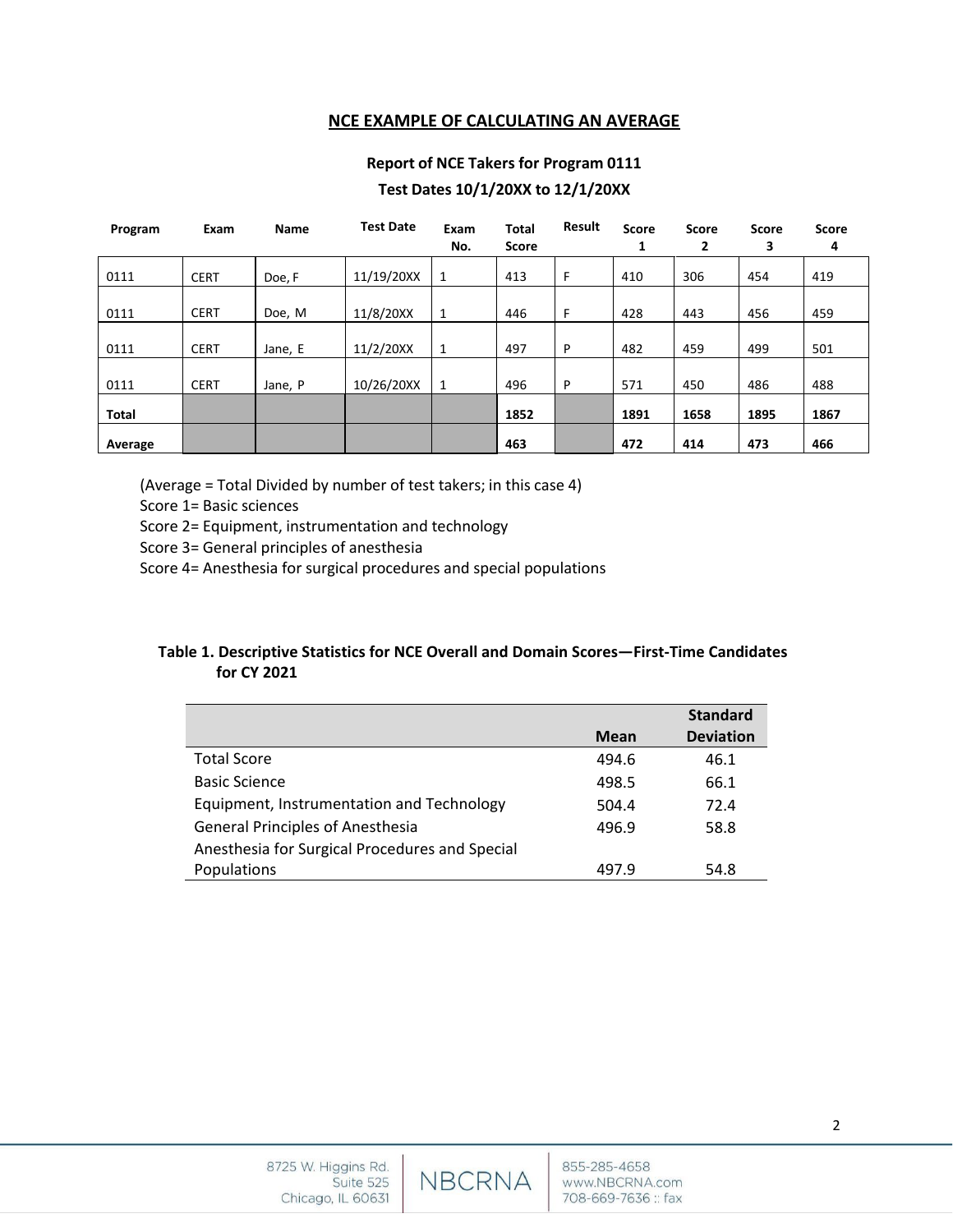# **SEE INTERPRETIVE GUIDE, Calendar Year 2021 (CY 2021)**

The NBCRNA launched the reconfigured version Self-Evaluation Examination (SEE) on September 1, 2016 to mirror the content outline for the NCE. The length of the examination increased from 160 to 240 total questions with the testing time limit increased from three to four hours. The SEE content outline was modified again in May of 2018 to reflect the January 2018 revisions to the NCE content outline.

The information contained in this guide is intended to assist in interpreting test takers' SEE scores. This interpretive guide is based on the results data of test takers who took the SEE in calendar year 2021 (CY 2021). Students and Program Administrators may follow these instructions to compare SEE performance using the data tables contained within this guide*.* Starting in 2020, only calendar year Interpretive Guide is provided.

- Program Administrators:
	- o The Program Administrator summary report is in Excel format. The report contains student name, test date, year in program, total scaled score, and content area scaled scores from 1-4. The content areas are described in detail in the test content outline of the *Self–Evaluation Examination (SEE) Candidate Handbook*.
	- $\circ$  The scaled score is listed for the total test and each of the content areas and is a transformation of the examinee's demonstrated ability measure. The scaled scores on the SEE range from 300-600.
	- $\circ$  To calculate the average for the SEE total scaled score and each content area score for your students, simply sum the candidate scores for your program, both for the total score and for the content area scores and divide by the number of candidates for your program. Refer to the *SEE Example of Calculating an Average* that appears next page.
	- o These averages can be compared to the national SEE averages in Table 1 on next page and to the cumulative percentage tables starting on page 5.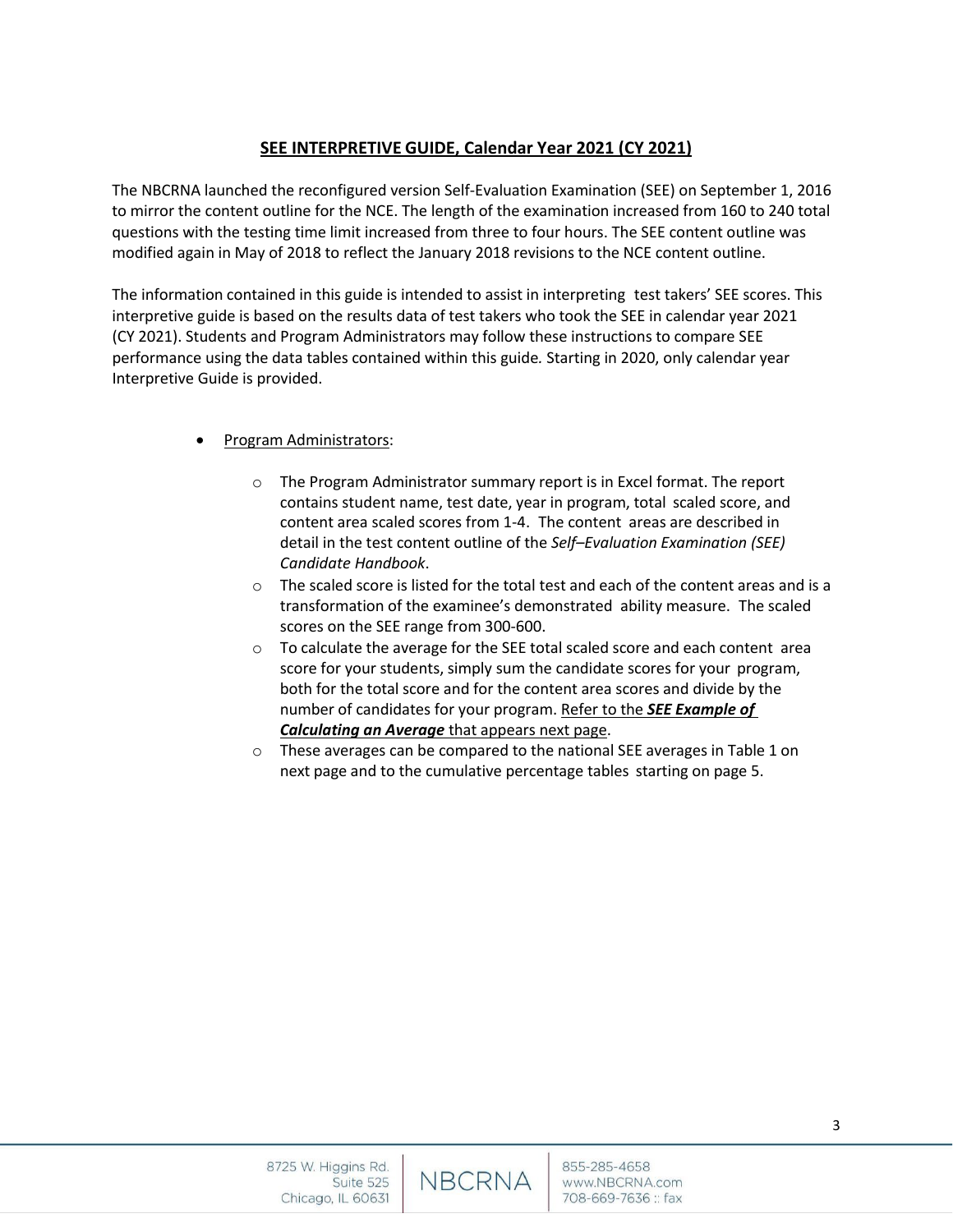## **SEE EXAMPLE OF CALCULATING AN AVERAGE**

# **Report of SEE Takers for Program 0111 Test Dates 7/1/20XX to 7/31/20XX**

| Program | Exam        | Name     | <b>Test Date</b> | Year in<br>Program | <b>Total</b><br><b>Score</b> | Score 1 | Score 2 | Score 3 | Score 4 | Score 5  |
|---------|-------------|----------|------------------|--------------------|------------------------------|---------|---------|---------|---------|----------|
| 0111    | <b>NSEE</b> | Doe, F   | 7/13/20XX        |                    | 464                          | 426     | 460     | 459     | 440     | 0        |
| 0111    | <b>NSEE</b> | Doe. M   | 7/28/20XX        |                    | 379                          | 411     | 358     | 351     | 404     |          |
| 0111    | <b>NSEE</b> | Jones, F | 7/27/20XX        |                    | 350                          | 380     | 459     | 321     | 389     | $\Omega$ |
| 0111    | <b>NSEE</b> | Jones, M | 7/28/20XX        |                    | 376                          | 368     | 357     | 391     | 329     | 0        |
| Total   |             |          |                  |                    | 1569                         | 1585    | 1634    | 1522    | 1562    |          |
| Average |             |          |                  |                    | 392                          | 396     | 408     | 380     | 390     |          |

(Average = Total divided by number of test takers; in this case 4)

The scores reflect the following content areas:

Score 1= Basic sciences

Score 2= Equipment, instrumentation and technology

Score 3= General principles of anesthesia

Score 4= Anesthesia for surgical procedures and special populations

Score 5= *Is intentionally left blank on or after September 1, 2016*

### **Table 1. Descriptive Statistics for SEE Overall and Domain Scores, CY 2021**

|                                                                      | 1st Year in<br>Program |           | 2nd Year in<br>Program |           | 3rd Year in<br>Program |           | All   |           |
|----------------------------------------------------------------------|------------------------|-----------|------------------------|-----------|------------------------|-----------|-------|-----------|
|                                                                      | Avg                    | <b>SD</b> | Avg                    | <b>SD</b> | Avg                    | <b>SD</b> | Avg   | <b>SD</b> |
| Total                                                                | 394.2                  | 39.0      | 410.0                  | 47.0      | 426.9                  | 40.8      | 420.4 | 43.9      |
| <b>Basic Science</b>                                                 | 393.5                  | 49.9      | 411.2                  | 53.3      | 423.6                  | 48.8      | 418.7 | 50.9      |
| Equipment, Instrumentation and<br>Technology                         | 400.7                  | 41.2      | 412.9                  | 49.8      | 430.7                  | 44.9      | 424.0 | 47.4      |
| <b>General Principles of Anesthesia</b>                              | 391.6                  | 48.6      | 411.0                  | 52.1      | 427.6                  | 46.0      | 421.1 | 49.0      |
| Anesthesia for Surgical Procedures and<br><b>Special Populations</b> | 394.3                  | 40.6      | 408.5                  | 51.7      | 428.8                  | 45.8      | 421.2 | 48.9      |

### Students:

• Compare your scores to the cumulative percentage tables starting on page 5.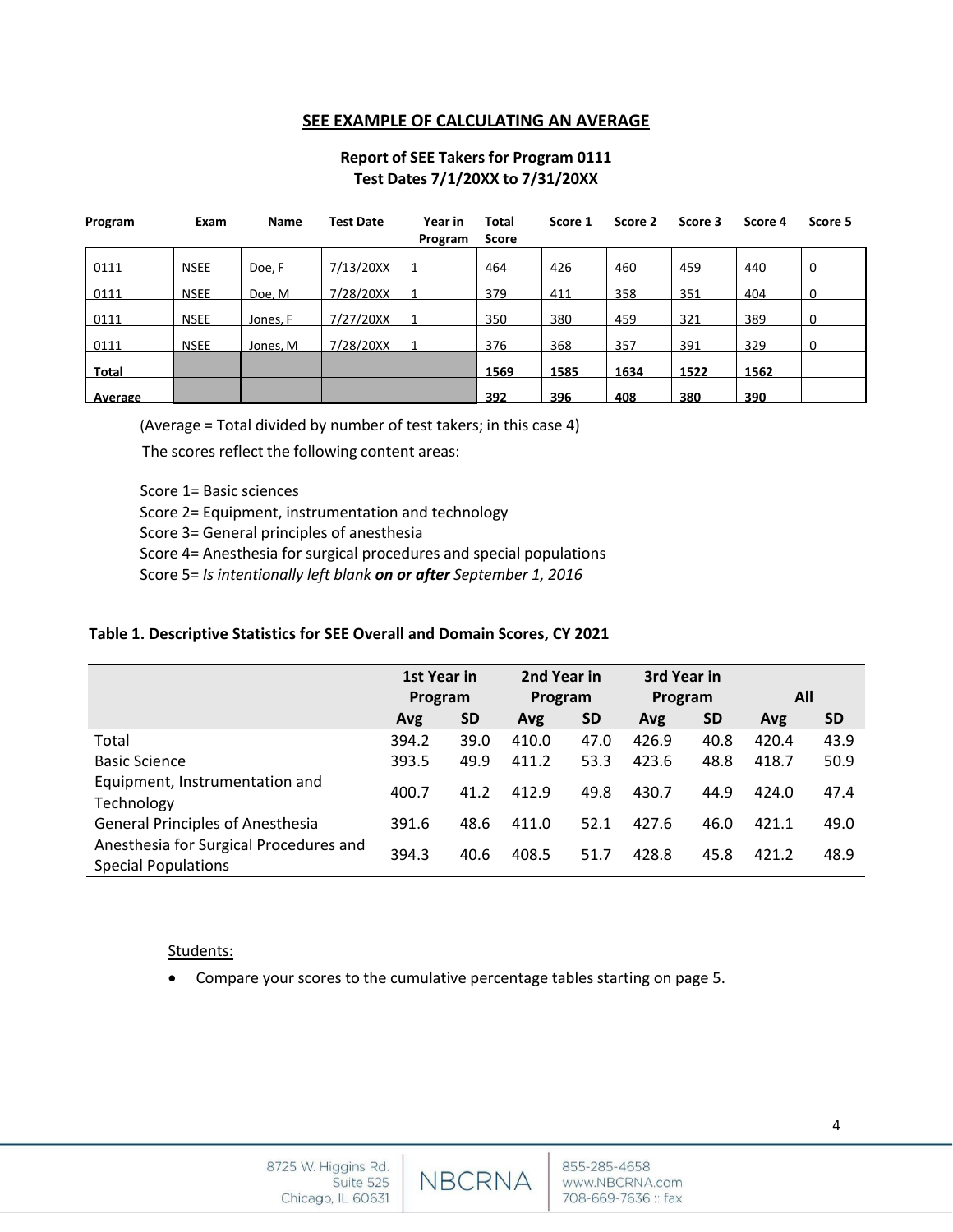## **SEE CUMULATIVE PERCENTAGE TABLES**

At the top of the following pages, the main headings list each of the content areas and the total test score. You can compare your individual or your students' performance with other students for each of these content areas by following the appropriate heading.

Under each main heading you will see groups of columns with subheadings as in the following example:

## **Basic Sciences**

To compare a score on "Basic Sciences," locate the column on your Program Administrator report labeled score 1 and find the student's scaled score. If the student's scaled score on this content area was 405, you would look down the first column on the cumulative percentage table for "Basic Sciences" until you found the score range of 401-410. The next column to the right, labeled "Year 1 Cum. %," lists the corresponding cumulative percentage of 67.4 for all first-year examinees. The 48.2 in the next column is the cumulative percentage for all second-year examinees. The 37.9 in the next column is the cumulative percentage for all third year and beyond examinees. The corresponding cumulative percentage of 42.1 for all examinees at that scaled score value is listed in the far-right column labeled "All Cum. %." This means that with a scaled score of 405 on "Basic Sciences," your student scored higher than or equal to 42.1% of all examinees on that content area. Score comparisons among Year 1 students should be made with caution because of the small sample size of this subgroup in CY 2021.

Students should use these tables in the same manner as Program Administrators to interpret their individual SEE performance across the content areas and total test.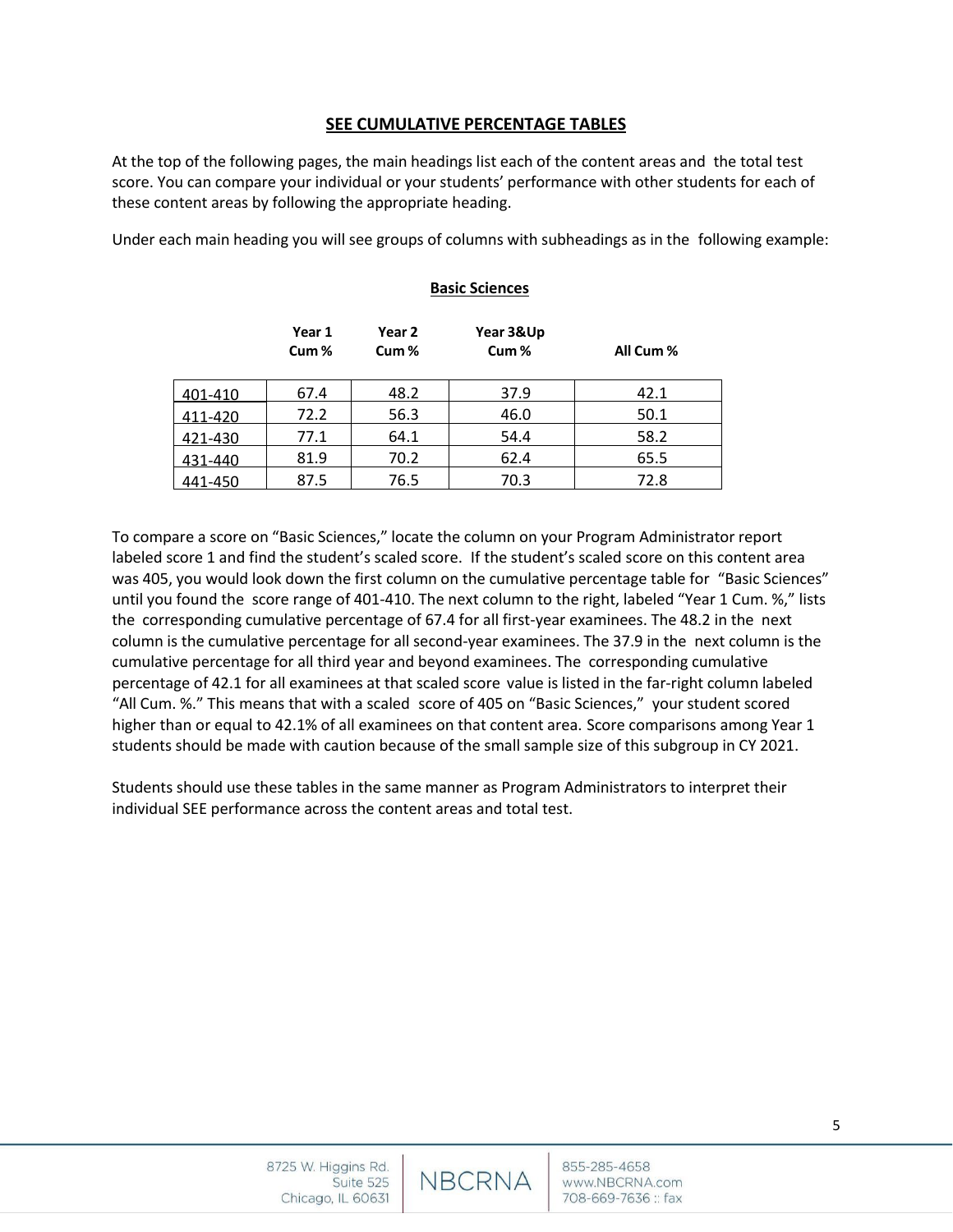# **Score 1: Basic Sciences** Score 2: Equipment, Instrumentation and Technology

|         | Year 1 Cum % |       | Year 2 Cum % Year 3&Up Cum % | All Cum % |         | Year 1 Cum % | Year 2 Cum % | Year 3&Up Cum % All Cum % |       |
|---------|--------------|-------|------------------------------|-----------|---------|--------------|--------------|---------------------------|-------|
| 300-310 | 4.2          | 4.4   | 1.5                          | 2.5       | 300-310 | 2.1          | 3.3          | 0.9                       | 1.8   |
| 311-320 | 7.6          | 5.7   | $2.6\,$                      | 3.8       | 311-320 | 3.5          | 4.5          | $1.6\,$                   | 2.6   |
| 321-330 | 11.8         | 7.4   | 3.9                          | 5.3       | 321-330 | 4.2          | 6.5          | 2.5                       | 3.9   |
| 331-340 | 16.0         | 10.3  | 5.7                          | 7.5       | 331-340 | 6.9          | 8.7          | 3.4                       | 5.3   |
| 341-350 | 20.1         | 13.6  | 7.6                          | 9.9       | 341-350 | 11.1         | 11.8         | 4.7                       | 7.2   |
| 351-360 | 25.7         | 17.7  | 10.4                         | 13.2      | 351-360 | 16.0         | 15.5         | 6.6                       | 9.8   |
| 361-370 | 32.6         | 22.5  | 14.1                         | 17.3      | 361-370 | 22.9         | 20.0         | 9.0                       | 13.1  |
| 371-380 | 38.9         | 28.0  | 19.2                         | 22.6      | 371-380 | 31.9         | 25.4         | 13.4                      | 17.9  |
| 381-390 | 50.0         | 34.1  | 23.7                         | 27.8      | 381-390 | 38.2         | 30.9         | 18.2                      | 22.9  |
| 391-400 | 59.0         | 41.1  | 30.5                         | 34.7      | 391-400 | 47.2         | 37.8         | 23.4                      | 28.8  |
| 401-410 | 67.4         | 48.2  | 37.9                         | 42.1      | 401-410 | 62.5         | 45.7         | 30.2                      | 36.2  |
| 411-420 | 72.2         | 56.3  | 46.0                         | 50.1      | 411-420 | 67.4         | 53.4         | 38.2                      | 44.0  |
| 421-430 | 77.1         | 64.1  | 54.4                         | 58.2      | 421-430 | 75.7         | 62.9         | 47.7                      | 53.5  |
| 431-440 | 81.9         | 70.2  | 62.4                         | 65.5      | 431-440 | 84.7         | 69.9         | 56.7                      | 61.8  |
| 441-450 | 87.5         | 76.5  | 70.3                         | 72.8      | 441-450 | 90.3         | 76.5         | 66.3                      | 70.3  |
| 451-460 | 88.9         | 82.6  | 77.5                         | 79.5      | 451-460 | 92.4         | 83.3         | 75.0                      | 78.2  |
| 461-470 | 91.0         | 86.9  | 83.7                         | 85.0      | 461-470 | 95.1         | 88.5         | 82.1                      | 84.6  |
| 471-480 | 93.8         | 90.4  | 88.7                         | 89.4      | 471-480 | 96.5         | 92.1         | 87.7                      | 89.4  |
| 481-490 | 95.8         | 92.9  | 92.5                         | 92.8      | 481-490 | 98.6         | 94.6         | 92.1                      | 93.1  |
| 491-500 | 98.6         | 95.8  | 95.0                         | 95.3      | 491-500 | 98.6         | 96.8         | 95.3                      | 95.9  |
| 501-510 | 99.3         | 97.1  | 96.6                         | 96.8      | 501-510 | 100.0        | 98.4         | 97.2                      | 97.7  |
| 511-520 | 99.3         | 98.4  | 97.7                         | 97.9      | 511-520 | 100.0        | 99.2         | 98.3                      | 98.6  |
| 521-530 | 100.0        | 98.8  | 98.8                         | 98.8      | 521-530 | 100.0        | 99.5         | 98.8                      | 99.0  |
| 531-540 | 100.0        | 99.3  | 99.4                         | 99.4      | 531-540 | 100.0        | 99.7         | 99.4                      | 99.5  |
| 541-550 | 100.0        | 99.6  | 99.7                         | 99.7      | 541-550 | 100.0        | 99.9         | 99.7                      | 99.7  |
| 551-560 | 100.0        | 99.6  | 99.9                         | 99.8      | 551-560 | 100.0        | 99.9         | 99.8                      | 99.9  |
| 561-570 | 100.0        | 99.9  | 99.9                         | 99.9      | 561-570 | 100.0        | 100.0        | 99.9                      | 99.9  |
| 571-580 | 100.0        | 100.0 | 100.0                        | 100.0     | 571-580 | 100.0        | 100.0        | 99.9                      | 99.9  |
| 581-590 | 100.0        | 100.0 | 100.0                        | 100.0     | 581-590 | 100.0        | 100.0        | 100.0                     | 100.0 |
| 591-600 | 100.0        | 100.0 | 100.0                        | 100.0     | 591-600 | 100.0        | 100.0        | 100.0                     | 100.0 |

NBCRNA

8725 W. Higgins Rd.<br>Suite 525 Chicago, IL 60631

855-285-4658 www.NBCRNA.com 708-669-7636 :: fax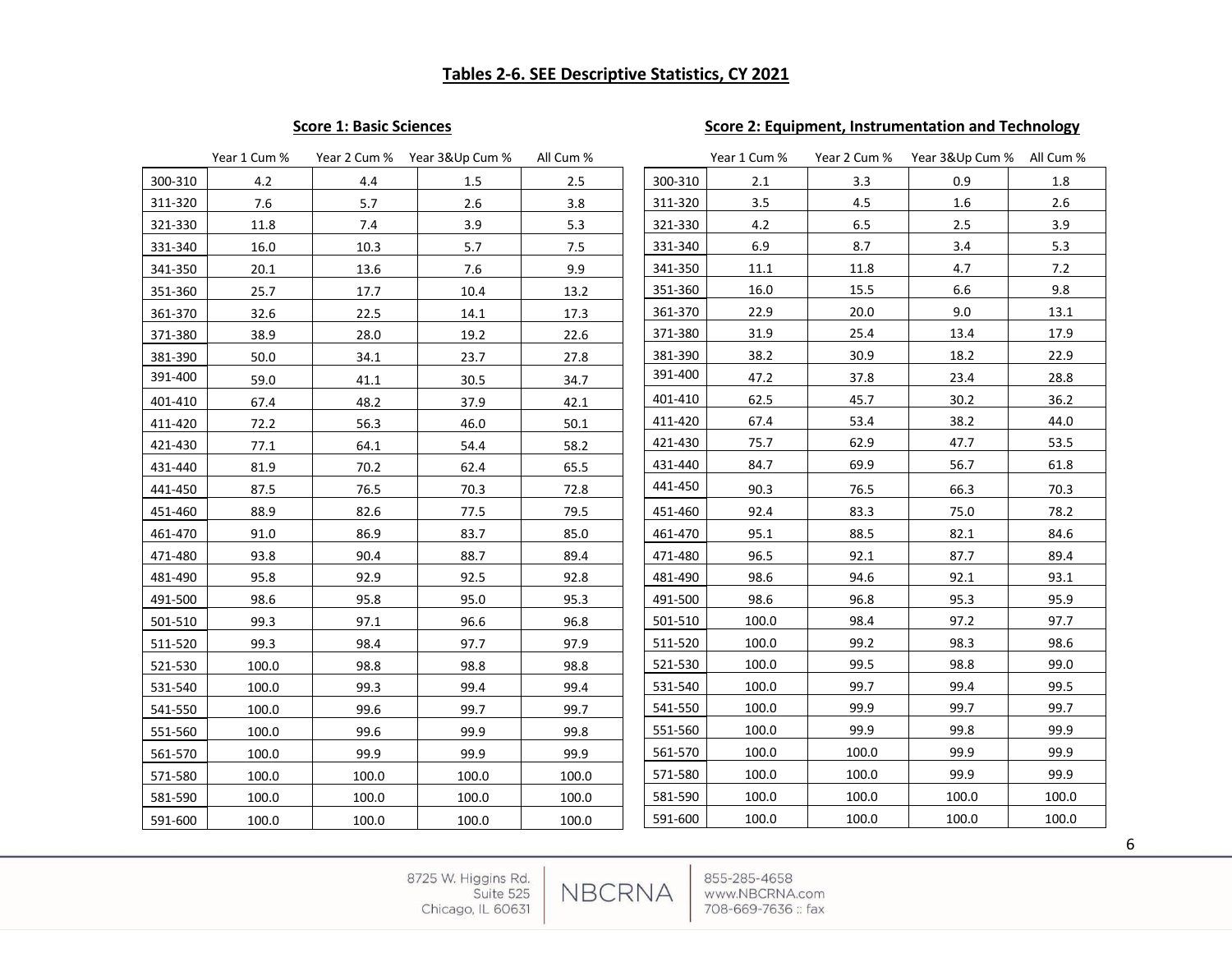## **Score 3: General Principles of Anesthesia Score 4: Anesthesia for Surgical Procedures and Special Populations**

|         | Year 1 Cum % |       | Year 2 Cum % Year 3&Up Cum % | All Cum % |         |       |       | Year 1 Cum % Year 2 Cum % Year 3&Up Cum % | All Cum % |
|---------|--------------|-------|------------------------------|-----------|---------|-------|-------|-------------------------------------------|-----------|
| 300-310 | 4.9          | 3.4   | 0.9                          | 1.8       | 300-310 | 4.2   | 4.6   | 1.1                                       | 2.3       |
| 311-320 | 6.3          | 5.0   | 1.6                          | $2.8\,$   | 311-320 | 4.9   | 5.5   | $1.5\,$                                   | 2.9       |
| 321-330 | 11.8         | 7.4   | 2.5                          | 4.4       | 321-330 | 6.3   | 7.8   | 2.1                                       | 4.1       |
| 331-340 | 16.7         | 9.5   | 3.4                          | 5.8       | 331-340 | 10.4  | 10.7  | 3.3                                       | $6.0\,$   |
| 341-350 | 22.9         | 12.7  | 5.3                          | 8.2       | 341-350 | 14.6  | 13.4  | $5.0\,$                                   | $8.1\,$   |
| 351-360 | 27.1         | 16.4  | 7.8                          | 11.2      | 351-360 | 19.4  | 17.7  | 7.2                                       | 11.1      |
| 361-370 | 32.6         | 22.0  | 11.3                         | 15.4      | 361-370 | 26.4  | 23.3  | 10.1                                      | 14.9      |
| 371-380 | 41.0         | 28.5  | 15.8                         | 20.6      | 371-380 | 32.6  | 29.1  | 14.7                                      | 20.0      |
| 381-390 | 51.4         | 35.4  | 20.1                         | 26.0      | 381-390 | 46.5  | 35.2  | 19.3                                      | 25.3      |
| 391-400 | 59.0         | 41.8  | 26.3                         | 32.3      | 391-400 | 59.7  | 42.1  | 26.0                                      | 32.3      |
| 401-410 | 63.9         | 48.4  | 33.8                         | 39.4      | 401-410 | 67.4  | 49.8  | 33.5                                      | 39.8      |
| 411-420 | 72.9         | 56.6  | 42.5                         | 48.0      | 411-420 | 75.7  | 57.8  | 41.4                                      | 47.7      |
| 421-430 | 81.9         | 63.9  | 51.0                         | 56.1      | 421-430 | 81.3  | 66.0  | 50.0                                      | 56.1      |
| 431-440 | 88.2         | 71.1  | 60.6                         | 64.8      | 431-440 | 86.1  | 73.4  | 58.7                                      | 64.3      |
| 441-450 | 90.3         | 77.2  | 68.9                         | 72.2      | 441-450 | 94.4  | 79.2  | 67.9                                      | 72.4      |
| 451-460 | 92.4         | 83.0  | 76.5                         | 79.1      | 451-460 | 95.1  | 84.4  | 75.8                                      | 79.2      |
| 461-470 | 93.8         | 87.3  | 82.7                         | 84.5      | 461-470 | 97.2  | 88.9  | 82.4                                      | 84.9      |
| 471-480 | 95.8         | 91.0  | 88.1                         | 89.3      | 471-480 | 98.6  | 92.8  | 87.9                                      | 89.8      |
| 481-490 | 95.8         | 94.1  | 91.8                         | 92.7      | 481-490 | 98.6  | 95.1  | 92.2                                      | 93.3      |
| 491-500 | 98.6         | 96.1  | 94.7                         | 95.3      | 491-500 | 99.3  | 96.9  | 94.7                                      | 95.6      |
| 501-510 | 98.6         | 97.3  | 96.6                         | 96.9      | 501-510 | 99.3  | 97.9  | 96.7                                      | 97.2      |
| 511-520 | 98.6         | 98.3  | 97.9                         | 98.1      | 511-520 | 99.3  | 98.7  | 98.0                                      | 98.3      |
| 521-530 | 98.6         | 98.9  | 98.9                         | 98.9      | 521-530 | 100.0 | 99.1  | 98.7                                      | 98.9      |
| 531-540 | 99.3         | 99.4  | 99.5                         | 99.5      | 531-540 | 100.0 | 99.5  | 99.2                                      | 99.3      |
| 541-550 | 100.0        | 99.5  | 99.7                         | 99.7      | 541-550 | 100.0 | 99.6  | 99.5                                      | 99.6      |
| 551-560 | 100.0        | 99.7  | 99.9                         | 99.8      | 551-560 | 100.0 | 99.8  | 99.7                                      | 99.8      |
| 561-570 | 100.0        | 99.9  | 100.0                        | 99.9      | 561-570 | 100.0 | 99.8  | 99.8                                      | 99.8      |
| 571-580 | 100.0        | 99.9  | 100.0                        | 99.9      | 571-580 | 100.0 | 99.9  | 99.9                                      | 99.9      |
| 581-590 | 100.0        | 100.0 | 100.0                        | 100.0     | 581-590 | 100.0 | 99.9  | 100.0                                     | 100.0     |
| 591-600 | 100.0        | 100.0 | 100.0                        | 100.0     | 591-600 | 100.0 | 100.0 | 100.0                                     | 100.0     |

NBCRNA

8725 W. Higgins Rd.<br>Suite 525 Chicago, IL 60631

855-285-4658 www.NBCRNA.com 708-669-7636 :: fax

7